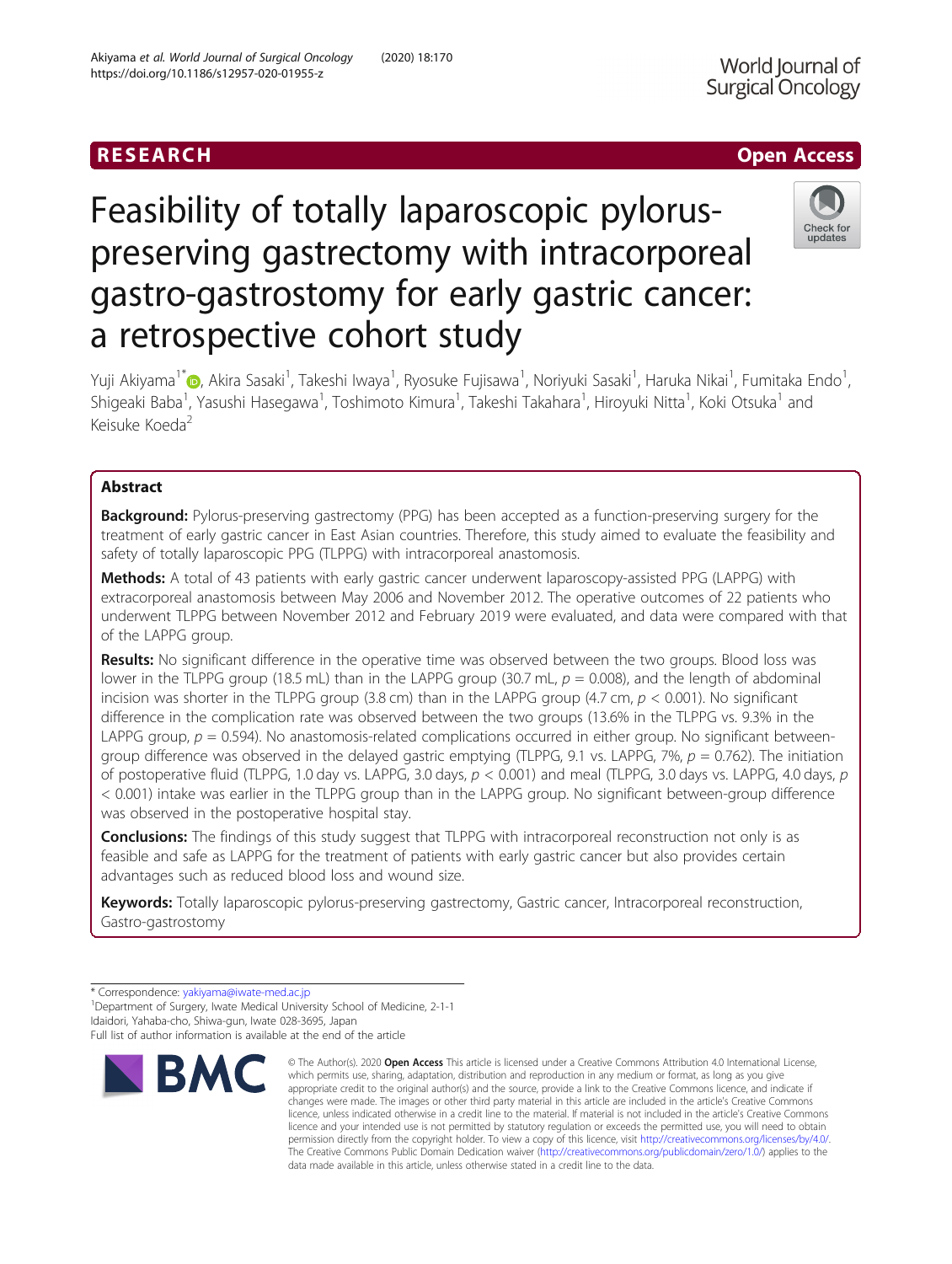### Background

Pylorus-preserving gastrectomy (PPG) has been accepted as a function-preserving surgery for the treatment of early gastric cancer in East Asian countries [[1](#page-5-0)–[4](#page-5-0)]. Compared with distal gastrectomy, PPG has many advantages in terms of preventing postoperative disorders such as dumping syndrome, bile reflux, and gallstone formation [[2](#page-5-0)–[4\]](#page-5-0). According to the Japanese Gastric Cancer Treatment guidelines, PPG is recommended as an optional method for early gastric cancer located in the middle third of the stomach [\[5](#page-5-0)]. In recent years, laparoscopyassisted PPG (LAPPG) has been increasingly demonstrated [\[6](#page-5-0), [7\]](#page-5-0). The safety of LAPPG with a hand-sewn gastro-gastrostomy performed under a mini-laparotomy has been reported [\[6](#page-5-0), [7](#page-5-0)]. Moreover, totally laparoscopic PPG (TLPPG), in which the anastomosis was performed intracorporeally, has also been reported  $[8-10]$  $[8-10]$  $[8-10]$  $[8-10]$ .

With regard to the laparoscopic distal gastrectomy, several studies have demonstrated the usefulness of minimally invasive totally laparoscopic distal gastrectomy (TLDG) with intracorporeal anastomosis and compared this procedure with laparoscopy-assisted distal gastrectomy (LADG) with extracorporeal anastomosis under mini-laparotomy  $[11–13]$  $[11–13]$  $[11–13]$ . Compared with LADG, TLDG has been shown to reduce wound size and blood loss, fasten recovery time, and shorten the postoperative hospital stay  $[11-13]$  $[11-13]$  $[11-13]$  $[11-13]$  $[11-13]$ . The operative procedure of PPG was changed from LAPPG to TLPPG in November 2012. In this study, the relative operative outcomes of LAPPG and TLPPG were investigated, and the feasibility and safety of TLPPG were evaluated.

#### Methods

#### **Patients**

A total of 66 consecutive patients with early gastric cancer who underwent laparoscopic PPG between May 2006 and February 2019 were retrospectively reviewed. Among these, 43 underwent LAPPG between May 2006 and November 2012, and 23 underwent TLPPG between November 2012 and February 2019. The first case of TLPPG was performed via intracorporeal totally handsewn anastomosis. From the second case onward, a hybrid anastomotic procedure was devised using linear staplers on the posterior wall and hand-sewn anastomosis on the anterior wall of the stomach, and the procedure was standardized using this method [\[9](#page-5-0)]. Therefore, we analyzed 22 patients in the TLPPG group, excluding the first one, in this study. LAPPG and TLPPG were indicated for clinical stage I (T1N0M0) gastric cancer in the middle third of the stomach, according to the Japanese Gastric Cancer Treatment guidelines (version 5) [\[5](#page-5-0)]. Clinical and pathological stages were classified according to the Japanese Classification of Gastric Carcinoma [[5\]](#page-5-0).

In this study, laparoscopic PPG was performed by two surgeons in the same group. Surgical procedures for laparoscopic PPG were described in our previous study [\[9](#page-5-0)]. In principle, the infra-pyloric artery and celiac branch of the vagus nerve were preserved. The procedure was modified in 2012 to promote preservation of the infrapyloric vein (IPV).

In TLPPG, the resected specimen was obtained via the 3–4 cm incision at the opened original umbilical port site in gastrectomy. Reconstruction was performed intracorporeally with an end-to-end gastro-gastrostomy. Anastomosis was performed using a linear stapler on the posterior wall and layer-to-layer hand-sewn anastomosis on the anterior wall [\[9](#page-5-0)]. In LAPPG, although gastrectomy was performed using the same method as TLPPG, the reconstruction procedure was performed via a 4–5 cm incision at the upper middle or right hypochondrium transverse regions. Anastomosis was performed extracorporeally via a continuous layer-to-layer hand-sewn anastomosis.

In our clinical pathway, between May 2006 and September 2010, postoperative fluid intake and meal were started on postoperative days (POD) 3 and 4, respectively. However, since October 2010, fluid intake and meal were initiated earlier on POD 1 and 3, respectively. Discharge was set at POD 10 in both groups.

#### Postoperative complications

Postoperative complications were defined according to the Clavien–Dindo classification [\[14](#page-5-0)]. Delayed gastric emptying (DGE), including gastric stasis, was also defined according to the Clavien–Dindo classification and diagnosed according to Kaji et al.'s definition, i.e., upper abdominal distension, nausea, or vomiting, accompanied with the retention of the remnant stomach on abdominal X-ray  $[15]$  $[15]$ .

#### Statistical analysis

Statistical analyses were performed using the SAS statistical analysis software, JMP 10 (SAS, Cary, NC, USA). Differences in patient characteristics and outcomes between the two groups were estimated using the  $\chi^2$ , Student's, or Wilcoxon's rank tests. A  $p < 0.05$  was considered statistically significant.

#### Results

#### Patient characteristics

Patient characteristics are shown in Table [1](#page-2-0). No significant differences were observed in patient characteristics between the two groups. In the LAPPG group, one patient had a clinical T2 tumor. The tumor was resected with sufficient surgical margin in this patient, and PPG was performed after obtaining informed consent.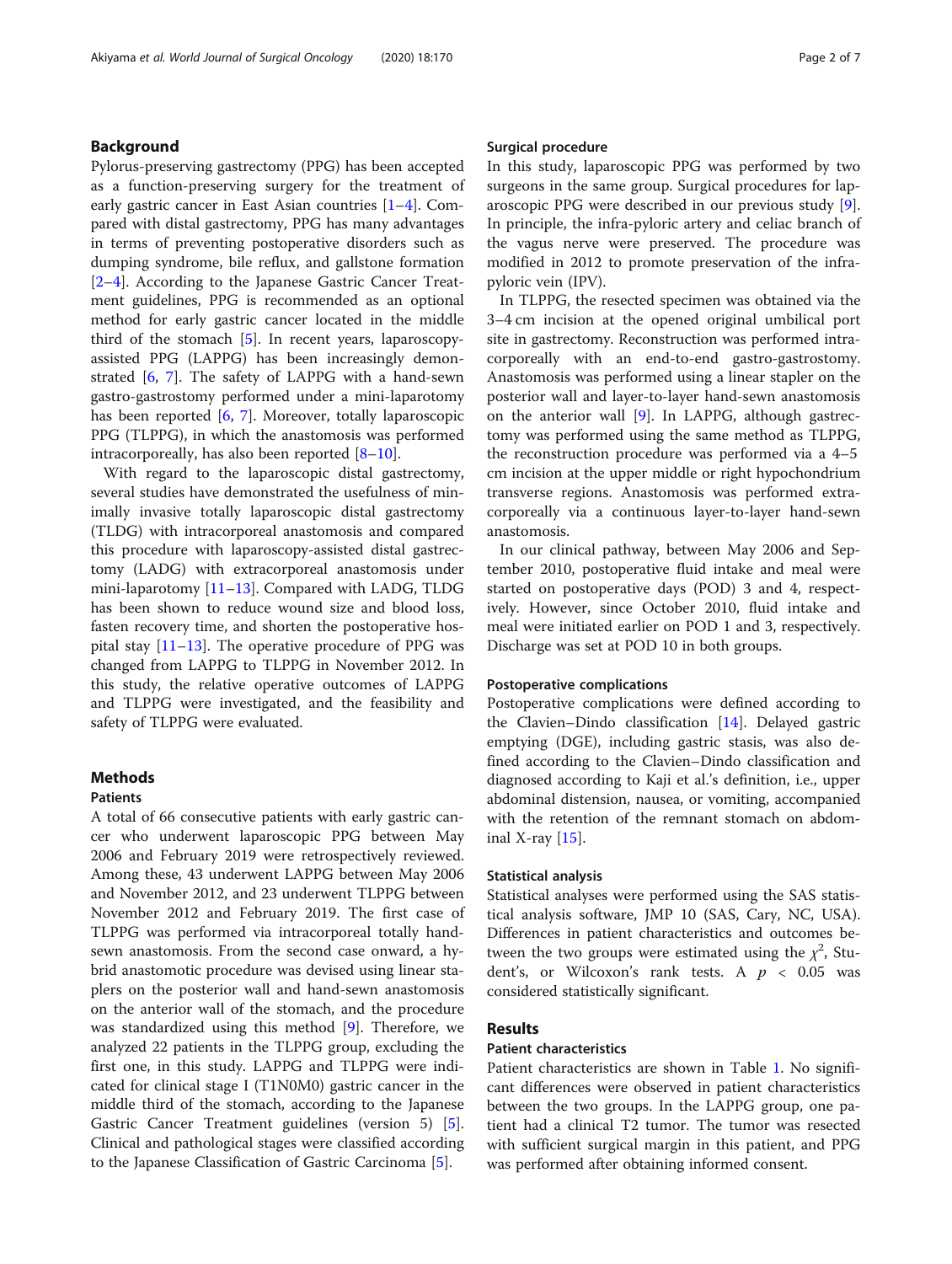<span id="page-2-0"></span>Table 1 Patient characteristics

|                                       | TLPPG, $n = 22$ | LAPPG, $n = 43$ | $p$ value |
|---------------------------------------|-----------------|-----------------|-----------|
| Age (years) <sup>a</sup>              | $57.8 \pm 10.5$ | $60.4 \pm 12.7$ | 0.409     |
| Sex                                   |                 |                 | 0.804     |
| Male                                  | 8               | 17              |           |
| Female                                | 14              | 26              |           |
| BMI (kg/m <sup>2</sup> ) <sup>a</sup> | $21.3 \pm 1.8$  | $22.4 \pm 3.2$  | 0.064     |
| ASA score                             |                 |                 | 0.090     |
| 1                                     | 11              | 11              |           |
| $\overline{2}$                        | 11              | 29              |           |
| 3                                     | 0               | 3               |           |
| Clinical T stage <sup>b</sup>         |                 |                 | 0.700     |
| T <sub>1</sub> a                      | 8               | 13              |           |
| T <sub>1</sub> b                      | 14              | 29              |           |
| T <sub>2</sub>                        | 0               | 1               |           |
| Pathological T stage <sup>b</sup>     |                 |                 | 0.814     |
| T <sub>1</sub> a                      | 10              | 22              |           |
| T <sub>1</sub> b                      | 10              | 15              |           |
| T <sub>2</sub>                        | 1               | 2               |           |
| T <sub>3</sub>                        | 1               | $\overline{4}$  |           |
| Pathological N stage <sup>b</sup>     |                 |                 | 0.171     |
| N <sub>0</sub>                        | 17              | 40              |           |
| N1                                    | 4               | $\mathbf 2$     |           |
| N <sub>2</sub>                        | 1               | 1               |           |
| Pathological stageb                   |                 |                 | 0.331     |
| IA                                    | 15              | 34              |           |
| IB                                    | 5               | $\overline{4}$  |           |
| <b>IIA</b>                            | $\overline{2}$  | 5               |           |
| History of abdominal operation        |                 |                 | 0.503     |
| Yes                                   | $\overline{4}$  | 11              |           |
| No                                    | 18              | 32              |           |
| ESD preoperatively                    |                 |                 | 0.638     |
| Yes                                   | $\overline{4}$  | 10              |           |
| No                                    | 18              | 33              |           |

BMI body mass index, ASA American Society of Anesthesiologists, ESD endoscopic submucosal resection

a Mean ± standard deviation

<sup>b</sup>According to the Japanese Classification of Gastric Carcinoma, 15th edition

#### Surgical and postoperative outcomes

Surgical procedures and operative outcomes are presented in Table [2](#page-3-0). No significant difference in the operative time was observed between the two groups. Blood loss was lower in the TLPPG group (18.5 mL) than in the LAPPG group (30.7 mL,  $p = 0.008$ ), and length of abdominal incision was shorter in the TLPPG group (3.8 cm) than in the LAPPG group (4.7 cm,  $p < 0.001$ ). All patients underwent complete resection. No intraoperative complication or conversion to open laparotomy occurred.

Postoperative complications are shown in Table [3](#page-3-0). No significant difference in the complication rate was observed between the two groups (TLPPG 13.6% vs. LAPPG 9.3%,  $p = 0.594$ ). The complication severity in all patients was grade II according to the Clavien–Dindo classification. No significant between-group difference was observed in DGE (TLPPG 9.1 vs. LAPPG 7%,  $p =$ 0.762). No operative mortality occurred in either group.

Postoperative outcomes are shown in Table [4](#page-4-0). No significant differences were observed in body temperature at maximal values within POD 3, and white blood cell (WBC) counts and C-reactive protein (CRP) at maximal values occurred within POD 7. Postoperative fluid (TLPPG, 1.0 day vs. LAPPG, 3.0 days,  $p < 0.001$ ) and meal (TLPPG, 3.0 days vs. LAPPG, 4.0 days,  $p < 0.001$ ) intake were initiated earlier in the TLPPG group than that in the LAPPG group. No significant between-group difference was observed in postoperative hospital stay (Table [4](#page-4-0)). Although the site of incision was different between the two groups, there was no difference in patient management during the perioperative and follow-up periods.

#### **Discussion**

TLPPG is a surgical procedure performed laparoscopically. In particular, the intracorporeal anastomosis technique is more complicated than the LAPPG with extracorporeal anastomosis, and the gastric lumen is exposed in the abdominal cavity; therefore, an increase in anastomosis-related complications or intra-abdominal infection was predicted. The present study evaluated the feasibility and safety of TLPPG. No significant differences were observed in the operative time and complication rates between the LAPPG and TLPPG groups (Tables [2](#page-3-0) and [3](#page-3-0)). These results suggested that TLPPG was as safe as LAPPG for patients with early gastric cancer in this study.

The operative blood loss was significantly lower in the TLPPG group than in the LAPPG group (Table [2](#page-3-0)). Several studies have reported that blood loss is significantly lower in TLDG patients than in LADG patients during distal gastrectomy examination [[11,](#page-5-0) [16\]](#page-5-0). Although the influence of operative learning curve was confirmed by reduced blood loss because TLDG was performed during the latter period in this study  $[16]$  $[16]$ , the difference in wound length of abdominal incision might affect the blood loss result. The number of wounds was smaller in TLPPG (5 sites) than in LAPPG (6 sites) because only a small incision was made to remove the resected specimen at the umbilical port site in TLPPG. In addition, the small incision was significantly shorter (3.8 cm) in TLPPG than in LAPPG (4.7 cm) (Table [2\)](#page-3-0), which might also affect blood loss. Moreover, compared with extracorporeal anastomosis with restricted vision through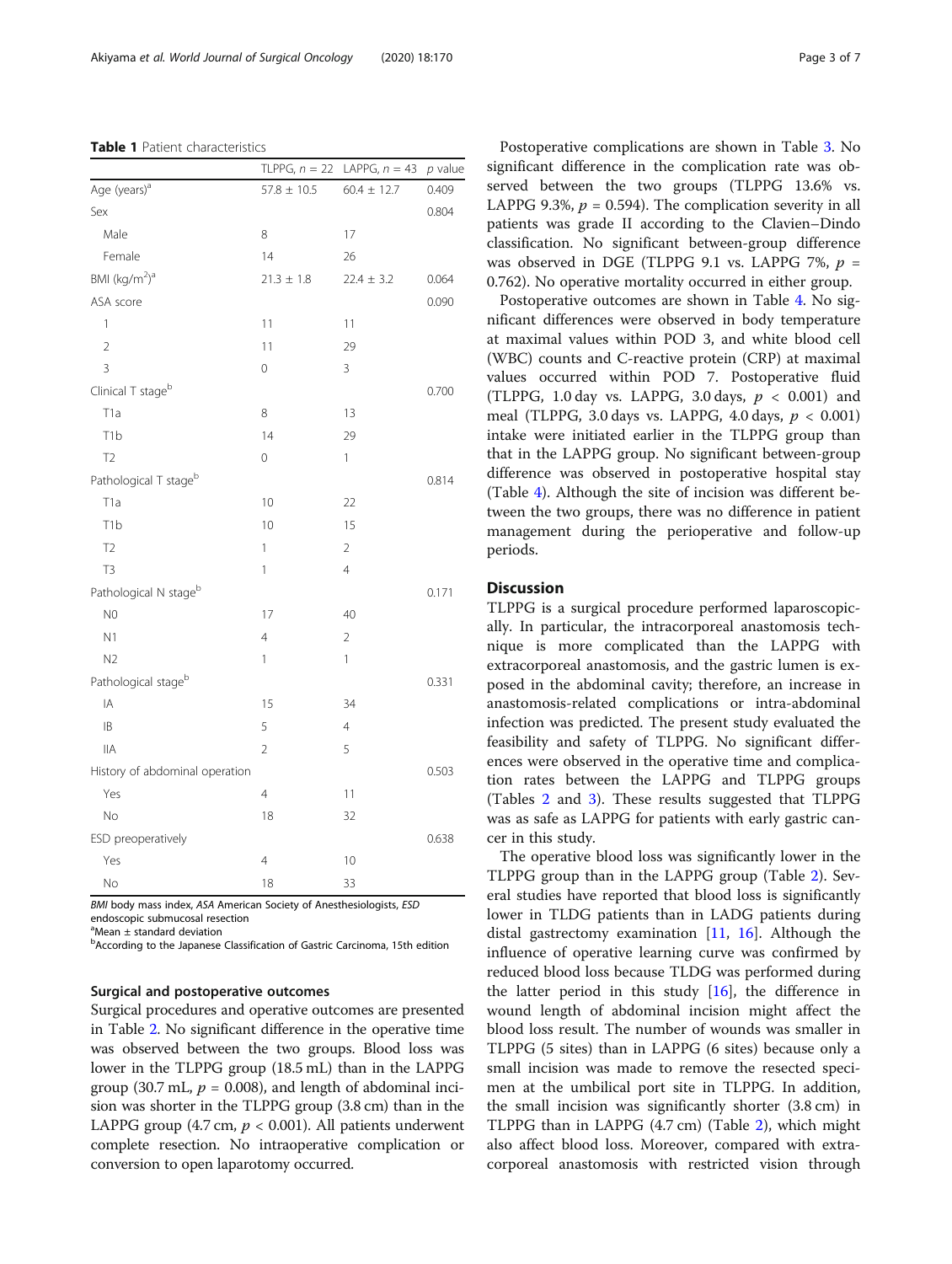#### <span id="page-3-0"></span>Table 2 Surgical procedures and operative outcomes

|                                                  | TLPPG, $n = 22$  | LAPPG, $n = 43$  | $p$ value |
|--------------------------------------------------|------------------|------------------|-----------|
| Operation time (min) <sup>a</sup>                | $264.3 \pm 37.3$ | $246.7 \pm 49.1$ | 0.145     |
| Blood loss (mL) <sup>a</sup>                     | $18.5 \pm 13.7$  | $30.7 \pm 22.2$  | 0.008     |
| Lymph node dissection <sup>b</sup>               |                  |                  | 0.985     |
| D1                                               | $\overline{1}$   | $\overline{2}$   |           |
| $D1+$                                            | 21               | 41               |           |
| Co-resection                                     |                  |                  | 0.247     |
| Yes                                              | $\overline{1}$   | 6                |           |
| No                                               | 21               | 37               |           |
| Celiac branch of the vagus nerve                 |                  |                  | 0.471     |
| Preserved                                        | 22               | 42               |           |
| Not preserved                                    | $\mathbf 0$      |                  |           |
| Infra-pyloric artery                             |                  |                  | 0.159     |
| Preserved                                        | 21               | 43               |           |
| Not preserved                                    | $\mathbf{1}$     | 0                |           |
| Infra-pyloric vein                               |                  |                  | < 0.001   |
| Preserved                                        | 22               | 5                |           |
| Not preserved                                    | $\mathbf 0$      | 38               |           |
| Length of abdominal incision (cm) <sup>a</sup>   | $3.8 \pm 0.4$    | $4.7 \pm 0.6$    | < 0.001   |
| Number of the harvested lymph nodes <sup>a</sup> | $39.5 \pm 11.6$  | $37.7 \pm 14.8$  | 0.635     |
| Conversion to open laparotomy                    | $\mathbf 0$      | 0                |           |

a Mean ± standard deviation

<sup>b</sup>According to the Japanese Gastric Cancer Treatment Guideline 2018

mini-laparotomy, especially in obese patients or with a small remnant stomach, the intracorporeal anastomosis procedure performed in a sufficient laparoscopic view might be partly responsible for the reduced blood loss [[11,](#page-5-0) [12](#page-5-0)]. The intra-abdominal pressure generated by the pneumoperitoneum in laparoscopy could help reduce bleeding during the anastomosis procedure in TLPPG  $[17]$  $[17]$ .

The size of the small incision in LAPPG primarily depends on the thickness of the body wall of patients or the size of remnant stomach; however, in TLPPG, the size of the small incision can unify without depending

#### Table 3 Postoperative complications

|                          | TLPPG, $n = 22$ (%) | LAPPG, $n = 43$ (%) | $p$ value |
|--------------------------|---------------------|---------------------|-----------|
| Morbidity <sup>a</sup>   | 3(13.6)             | 4(9.3)              | 0.594     |
| Anastomotic leakage      | $\mathbf{0}$        | $\mathbf{0}$        |           |
| Anastomotic bleeding     | $\mathbf{0}$        | $\Omega$            |           |
| Anastomotic ulcer        | $\mathbf{0}$        | 0                   |           |
| Anastomotic stenosis     | $\mathbf{0}$        | $\Omega$            |           |
| Pancreatic fistula       | $\Omega$            | $\Omega$            |           |
| Intra-abdominal abscess  | $\mathbf{0}$        | $\mathbf 0$         |           |
| Delayed gastric emptying | 2(9.1)              | 3(7)                | 0.762     |
| Pneumonia                | 2(9.1)              | 3(7)                | 0.762     |
| Wound infection          | $\overline{0}$      | $\mathbf{0}$        |           |
| <b>Ileus</b>             | $\mathbf 0$         | $\mathbf 0$         |           |
| 30-day mortality         | 0                   | 0                   |           |

<sup>a</sup>There is some overlap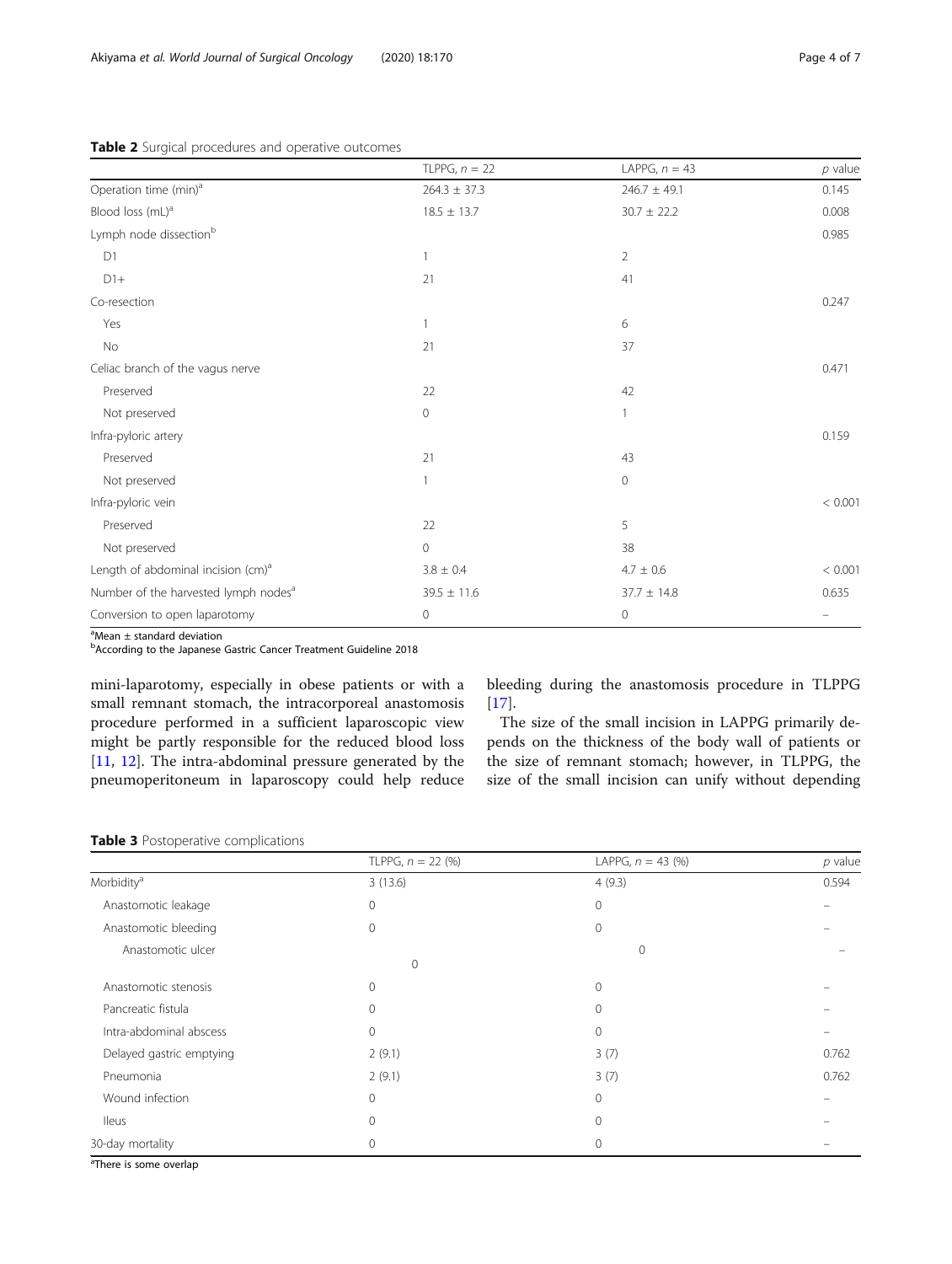#### <span id="page-4-0"></span>Table 4 Postoperative outcomes

|                                                 | TLPPG, $n = 22$     | LAPPG. $n = 43$     | $p$ value |
|-------------------------------------------------|---------------------|---------------------|-----------|
| Body temperature <sup>a,b</sup>                 | $37.8 \pm 0.4$      | $37.9 \pm 0.6$      | 0.526     |
| Postoperative blood test <sup>a</sup>           |                     |                     |           |
| WBC $($ / $\mu$ L $)$ <sup>c</sup>              | $9688.2 \pm 2567.8$ | $9655.8 \pm 3473.5$ | 0.970     |
| $CRP$ (mg/dL) <sup>c</sup>                      | $8.6 \pm 5.3$       | $7.1 \pm 5.3$       | 0.278     |
| Amylase (U/L) <sup>d</sup>                      | $263.9 \pm 321.2$   | $250.3 \pm 301.9$   | 0.867     |
| Ambulation (days) <sup>a,e</sup>                | $1.0 \pm 0.2$       | $1.1 \pm 0.3$       | 0.705     |
| Fluid intake (days) <sup>e,f</sup>              | $1.0(1-2)$          | $3.0(1-5)$          | < 0.001   |
| Meal intake (days) <sup>e,f</sup>               | $3.0(3-5)$          | $4.0(3-5)$          | < 0.001   |
| Postoperative hospital stay (days) <sup>†</sup> | $10(8-40)$          | $10(7-18)$          | 0.2412    |

CRP C-reactive protein, WBC white blood cell

<sup>a</sup>Mean ± standard deviation

b Maximal values within POD 3

<sup>c</sup>Maximal values within POD 7

<sup>d</sup>Values at POD 1

<sup>e</sup>First-day postoperatively

f Median (range)

on patient factors. This fact might be a strong point for TLPPG compared with LAPPG. Previous reports suggest that the postoperative inflammatory response is lower in TLDG patients than in LADG patients [[11,](#page-5-0) [16](#page-5-0)]. Ikeda et al. reported that serum CRP levels on POD 7 were significantly lower in TLDG patients than in LADG patients [\[11](#page-5-0)]. Lee et al. also reported that postoperative WBC counts and serum CRP levels were significant lower in the TLDG group than in the LADG group [\[16](#page-5-0)]. Similarly, in the present study, we hypothesized that the inflammatory response would be lower in the TLPPG group than in the LAPPG group owing to the fact that TLPPG results in a reduced wound incision and consequently reduced tissue damage to the abdominal wall. However, no significant differences in postoperative WBC counts or serum CRP levels were observed between the two groups. The small difference in incisions length, approximately 1 cm in this study, might not be reflected in the postoperative inflammatory response. Postoperative fluid and meal intake were initiated earlier in the TLPPG group than in the LAPPG group (Table 4). These results may also have been influenced by the clinical pathway of enhanced recovery after surgery (ERAS). The ERAS program reduces the time required for normalization of gut function  $[18]$  $[18]$ . With the widespread use of the recent ERAS protocol, fluid and meal intakes were initiated earlier in the latter period of this study. Most of the patients in the TLPPG group started fluid intake on POD 1 and meal intake on POD 3. However, there was no difference between the two groups in the postoperative hospital stay because the discharge was set at POD 10 in both groups for the purpose of adequate observation of the postoperative meal intake.

DGE including gastric stasis is one of the most common problems after PPG [[1,](#page-5-0) [6,](#page-5-0) [7](#page-5-0)]. Its incidence has been

reported to be  $6.3-10\%$  $6.3-10\%$  in recent years  $[1, 6-8, 15, 19]$  $[1, 6-8, 15, 19]$  $[1, 6-8, 15, 19]$  $[1, 6-8, 15, 19]$  $[1, 6-8, 15, 19]$  $[1, 6-8, 15, 19]$  $[1, 6-8, 15, 19]$  $[1, 6-8, 15, 19]$ . In our study, the incidence of DGE was 9.1% in the TLPPG group, but it did not decrease in the LAPPG group (7%). Preservation of IPV in addition to the infrapyloric artery has reportedly been useful for the prevention of DGE [\[19](#page-6-0)]. Kiyokawa et al. demonstrated that venous stasis due to IPV division could cause pyloric edema, which might cause pyloric dysfunction and DGE [[19\]](#page-6-0). However, Kaji et al. reported that preserving IPV did not help prevent DGE in laparoscopic and robotic PPG [\[15](#page-5-0)]. The influence of preserving IPV for DGE after PPG remains controversial. In our study, IPV was preserved in all patients in the TLPPG group (Table [2](#page-3-0)). No difference in the DGE incidence was observed between the TLPPG with IPV preservation and LAPPG without IPV preservation in the majority of patients.

Regarding postoperative remnant stomach function, a hand-sewn anastomosis may be more advantageous for remnant stomach deformation or anastomosis flexibility than staples [[20\]](#page-6-0). Namikawa et al. studied quality of life of patients who underwent PPG and reported that nausea scores were significantly lower in patients who underwent hand-sewn anastomosis than in those who underwent anastomosis with a linear stapler [\[20\]](#page-6-0). Although hand-sewn anastomosis is preferred after PPG and totally hand-sewn anastomosis was only performed once intracorporeally during the TLPPG procedure, securing a sufficient lumen of anastomosis remains difficult due to contraction of the stomach wall [\[9\]](#page-5-0). A hybrid anastomotic procedure was therefore devised using linear staplers on the posterior wall and hand-sewn anastomosis on the anterior wall of the stomach [\[9](#page-5-0)]. No adverse events related to anastomosis occurred in the TLPPG group in this short-term study, but a long-term functional examination should be conducted in the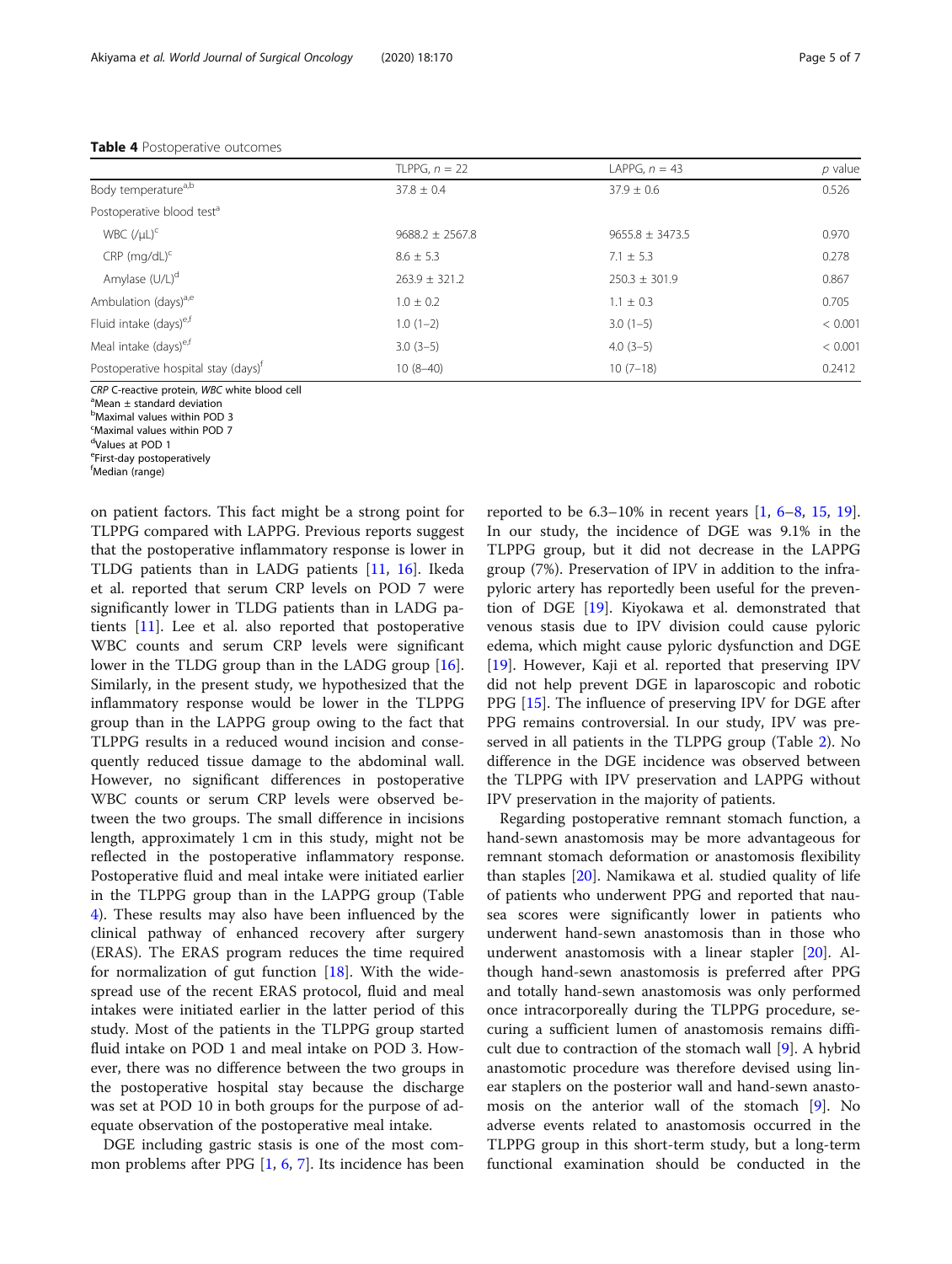<span id="page-5-0"></span>future. We believe that our method of intracorporeal anastomosis is as safe as extracorporeal anastomosis.

The present study demonstrated that TLPPG is a feasible and safe procedure for the treatment of early gastric cancer. However, several limitations were observed in our study. First, this was a retrospective cohort study with a small study population in a single center. Second, selection bias and an operative learning curve were inevitable because patients underwent TLPPG during the latter period of this study. Lastly, we did not perform nutritional analysis or assess either quality of life or long-term outcomes of the patients. To confirm the usefulness of TLPPG, a welldesigned large-scale prospective study is warranted.

#### Conclusions

The findings of this study suggest that because of the advantages of reduced blood loss and wound size, TLPPG with intracorporeal reconstruction is as feasible and safe as LAPPG for the treatment of patients with early gastric cancer.

#### Abbreviations

CRP: C-reactive protein; DGE: Delayed gastric emptying; ERAS: Enhanced recovery after surgery; IPV: Infra-pyloric vein; LAPPG: Laparoscopy-assisted pylorus-preserving gastrectomy; POD: Postoperative day; TLPPG: Totally laparoscopic pylorus-preserving gastrectomy; WBC: White blood cell

#### Acknowledgements

We thank all the participants of this study and the nursing and laboratory staff of Iwate Medical University Hospital.

#### Authors' contributions

YA and TI conceived and drafted the manuscript. YH, TK, TT, KO, and HiN participated in the design of this paper. RF, NS, HaN, FE, and SB participated in the acquisition and analysis of data. KK and AS participated in drafting the manuscript and revising it critically for important intellectual content. All authors read and approved the final manuscript.

#### Funding

We have received no funding support for this study.

#### Availability of data and materials

The datasets used and/or analyzed during this study are available from the corresponding author on reasonable request.

#### Ethics approval and consent to participate

This study was approved by the Ethics Committee of Iwate Medical University School of Medicine.

#### Consent for publication

Not applicable

#### Competing interests

The authors declare that they have no competing interests.

#### Author details

<sup>1</sup>Department of Surgery, Iwate Medical University School of Medicine, 2-1-1 Idaidori, Yahaba-cho, Shiwa-gun, Iwate 028-3695, Japan. <sup>2</sup>Department of Medical Safety Science, Iwate Medical University School of Medicine, Iwate, Japan.

Received: 30 January 2020 Accepted: 10 July 2020 Published online: 16 July 2020

#### References

- 1. Morita S, Katai H, Saka M, Fukagawa T, Sano T, Sasako M. Outcome of pylorus-preserving gastrectomy for early gastric cancer. Br J Surg. 2008;95: 1131–5.
- 2. Hiki N, Nunobe S, Kubota T, Jiang X. Function-preserving gastrectomy for early gastric cancer. Ann Surg Oncol. 2013;20:2683–92.
- 3. Nomura E, Okajima K. Function-preserving gastrectomy for gastric cancer in Japan. World J Gastroenterol. 2016;22:5888–95.
- 4. Oh SY, Lee HJ, Yang HK. Pylorus-preserving gastrectomy for gastric cancer. J Gastric Cancer. 2016;16:63–71.
- 5. Japanese Gastric Cancer Association. Japanese gastric cancer treatment guidelines 2018 (5th edition). Gastric Cancer. 2020 DOI: https://doi.org/10. 1007/s10120-020-01042-y.
- 6. Jiang X, Hiki N, Nunobe S, Fukunaga T, Kumagai K, Nohara K, et al. Postoperative outcomes and complications after laparoscopy-assisted pylorus-preserving gastrectomy for early gastric cancer. Ann Surg. 2011;253: 928–33.
- 7. Suh YS, Han DS, Kong SH, Kwon S, Shin CI, Kim WH, et al. Laparoscopyassisted pylorus-preserving gastrectomy is better than laparoscopy-assisted distal gastrectomy for middle-third early gastric cancer. Ann Surg. 2014;259: 485–93.
- 8. Kumagai K, Hiki N, Nunobe S, Sekikawa S, Chiba T, Kiyokawa T, et al. Totally laparoscopic pylorus-preserving gastrectomy for early gastric cancer in the middle stomach: technical report and surgical outcomes. Gastric Cancer. 2015;18:183–7.
- 9. Koeda K, Chiba T, Noda H, Nishinari Y, Segawa T, Akiyama Y, et al. Intracorporeal reconstruction after laparoscopic pylorus-preserving gastrectomy for middle-third early gastric cancer: a hybrid technique using linear stapler and manual suturing. Langenbeck's Arch Surg. 2016;401:397– 402.
- 10. Ohashi M, Hiki N, Ida S, Kumagai K, Nunobe S, Sano T. A novel method of intracorporeal end-to-end gastrogastrostomy in laparoscopic pyloruspreserving gastrectomy for early gastric cancer, including a unique anastomotic technique: piercing the stomach with a linear stapler. Surg Endosc. 2018;32:4337–43.
- 11. Ikeda O, Sakaguchi Y, Aoki Y, Harimoto N, Taomoto J, Masuda T, et al. Advantages of totally laparoscopic distal gastrectomy over laparoscopically assisted distal gastrectomy for gastric cancer. Surg Endosc. 2009;23:2374–9.
- 12. Kanaji S, Harada H, Nakayama S, Yasuda T, Oshikiri T, Kawasaki K, et al. Surgical outcomes in the newly introduced phase of intracorporeal anastomosis following laparoscopic distal gastrectomy is safe and feasible compared with established procedures of extracorporeal anastomosis. Surg Endosc. 2014;28:1250–5.
- 13. Kim MG, Kawada H, Kim BS, Kim TH, Kim KC, Yook JH, et al. A totally laparoscopic distal gastrectomy with gastroduodenostomy (TLDG) for improvement of the early surgical outcomes in high BMI patients. Surg Endosc. 2011;25:1076–82.
- 14. Dindo D, Demartines N, Clavien PA. Classification of surgical complications: a new proposal with evaluation in a cohort of 6336 patients and results of a survey. Ann Surg. 2004;240:205–13.
- 15. Kaji S, Makuuchi R, Irino T, Tanizawa Y, Bando E, Kawamura T, et al. Preventive effect on delayed gastric emptying of preserving the infra-pyloric vein in laparoscopic pylorus-preserving gastrectomy for early gastric cancer. Surg Endosc. 2019;1:1–8.
- 16. Lee SH, Kim IH, Kim IH, Kwak SG, Chae HD. Comparison of short-term outcomes and acute inflammatory response between laparoscopyassisted and totally laparoscopic distal gastrectomy for early gastric cancer. Ann Surg Treat Res. 2015;89:176–82.
- 17. Eiriksson K, Fors D, Rubertsson S, Arvidsson D. High intra-abdominal pressure during experimental laparoscopic liver resection reduces bleeding but increases the risk of gas embolism. Br J Surg. 2011;98: 845–52.
- 18. Wee IJY, Syn NL, Shabbir A, Kim G, So JBY. Enhanced recovery versus conventional care in gastric cancer surgery: a meta-analysis of randomized and non-randomized controlled trials. Gastric Cancer. 2019;22:423–34.